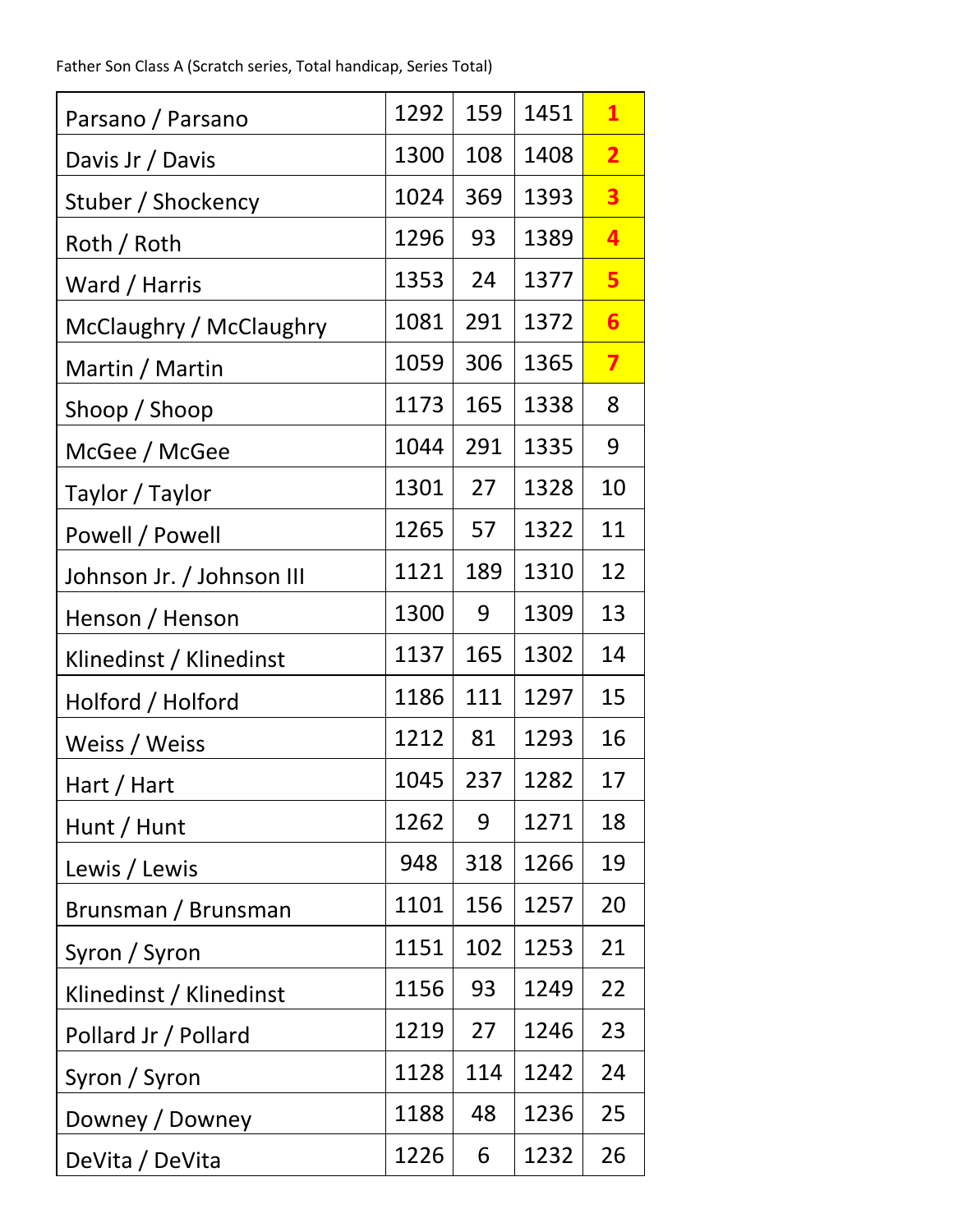| Roth / Roth       | 1046 | 183 | 1229 | 27 |
|-------------------|------|-----|------|----|
| Rouse / Rouse     | 1100 | 123 | 1223 | 28 |
| Tassart / Tassart | 993  | 222 | 1215 | 29 |
| Hughes / Hughes   | 845  | 366 | 1211 | 30 |
| Clayton / Boughan | 868  | 324 | 1192 | 31 |
| Frazier / Frazier | 1057 | 126 | 1183 | 32 |
| Campos / Campos   | 1123 | 60  | 1183 | 32 |
| Stenger / Stenger | 1056 | 120 | 1176 | 34 |
| Wheeler / Wheeler | 992  | 180 | 1172 | 35 |

Father Son Class B (Scratch series, Total handicap, Series Total)

| Anderson / Anderson         | 1179 | 252 | 1431 | $\mathbf{1}$            |
|-----------------------------|------|-----|------|-------------------------|
| Chase / Chase               | 1307 | 96  | 1403 | $\overline{2}$          |
| Hobby / Hobby               | 1070 | 297 | 1367 | 3                       |
| Davis / Davis               | 1217 | 138 | 1355 | 4                       |
| Stufflebean / Stufflebean   | 1025 | 330 | 1355 | $\overline{\mathbf{a}}$ |
| Crouch / Crouch             | 1203 | 144 | 1347 | 6                       |
| Mercer / Mercer             | 1227 | 81  | 1308 | 7                       |
| Kennedy / Kennedy           | 1125 | 180 | 1305 | 8                       |
| Ewalt / Ewalt               | 868  | 426 | 1294 | 9                       |
| Z. Shockency / K. Shockency | 1238 | 45  | 1283 | 10                      |
| Martin / Martin             | 932  | 351 | 1283 | 10                      |
| J. Shockency / J. Shockency | 867  | 405 | 1272 | 12                      |
| Wise / Martin               | 675  | 579 | 1254 | 13                      |
| Willett / Willett           | 879  | 372 | 1251 | 14                      |
| Boyd / Brunsman             | 968  | 270 | 1238 | 15                      |
| Garlisch / Garlisch         | 1070 | 135 | 1205 | 16                      |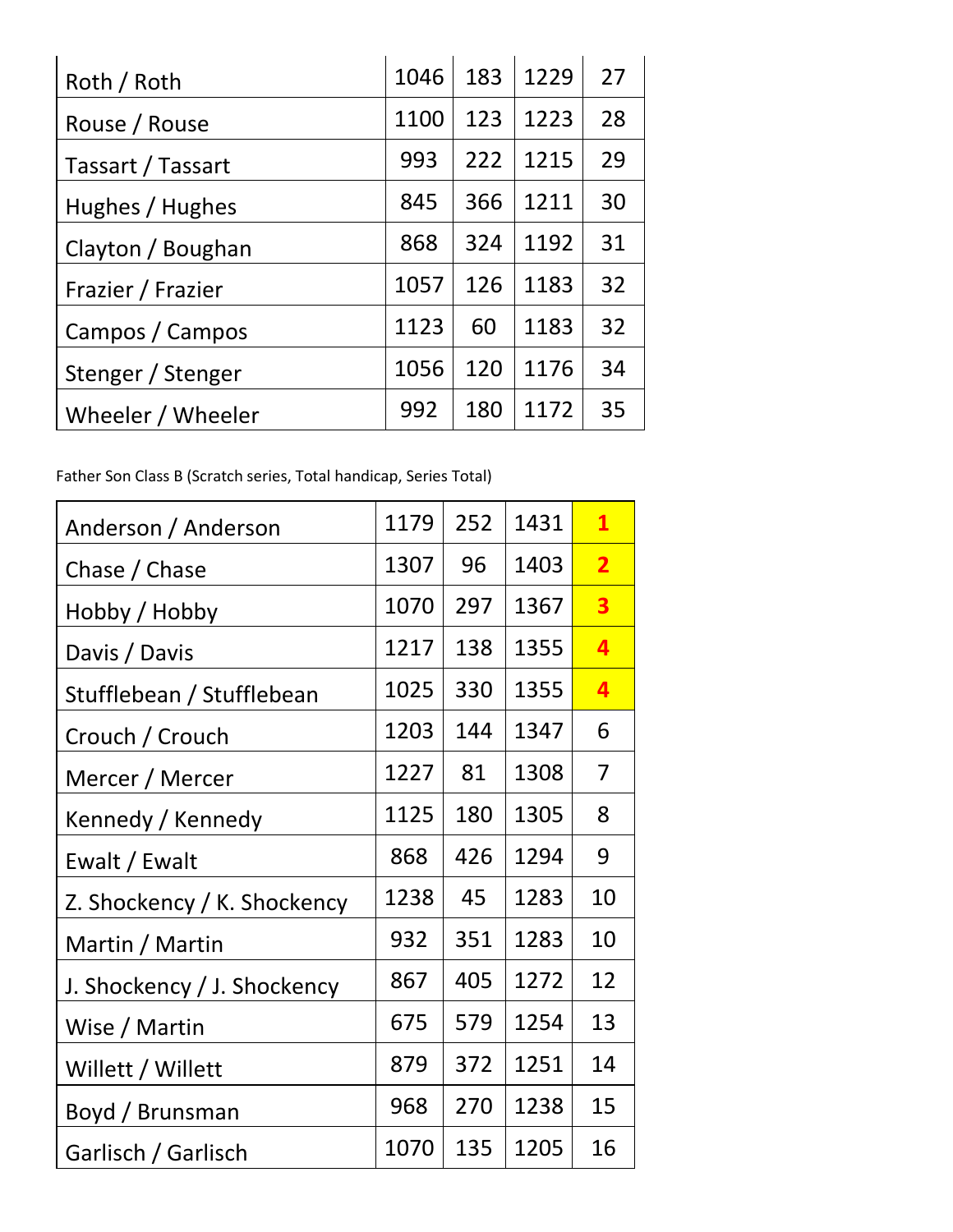| B. Shockency / J. Shockency |  | 832 360 1192 17                  |  |
|-----------------------------|--|----------------------------------|--|
| Willett / Willett           |  | 740   429   1169   18            |  |
| Hunt / Hunt                 |  | 1018 138 1156 19                 |  |
| Sherlock / Nagel            |  | $942 \mid 156 \mid 1098 \mid 20$ |  |

Father Son Class C (Scratch series, Total handicap, Series Total)

| C.Hauk / K.Hauk       | 927  | 387 | 1314 | $\mathbf{1}$   |
|-----------------------|------|-----|------|----------------|
| Taylor / Taylor       | 979  | 324 | 1303 | $\overline{2}$ |
| Mercer / Mercer       | 845  | 441 | 1286 | 3              |
| Ford / Ford           | 1038 | 237 | 1275 | 4              |
| W.Hauk / K.Hauk       | 951  | 324 | 1275 | 4              |
| Moshier / Moshier     | 949  | 318 | 1267 | 6              |
| Scalf / Scalf         | 644  | 618 | 1262 | 7              |
| Johnson / Johnson III | 860  | 396 | 1256 | 8              |
| Baize / Baize         | 480  | 774 | 1254 | 9              |
| Johnson / Johnson Jr  | 726  | 525 | 1251 | 10             |
| Kennedy / Kennedy     | 941  | 300 | 1241 | 11             |
| Jones / Jones         | 969  | 216 | 1185 | 12             |

Father Daughter Class A (Scratch series, Total handicap, Series Total)

| Davis / Davis     | 1246 | 120 | 1366 | 1            |
|-------------------|------|-----|------|--------------|
| Snow / Snow       | 1135 | 174 | 1309 | $\mathbf{2}$ |
| Garner / Shoop    | 1178 | 123 | 1301 | 3            |
| Boughan / Boughan | 1021 | 255 | 1276 | 4            |
| Myers / Myers     | 841  | 429 | 1270 | 5            |
| Clayton / Boughan | 903  | 363 | 1266 | 6            |
| Dobbs / Terry     | 920  | 342 | 1262 |              |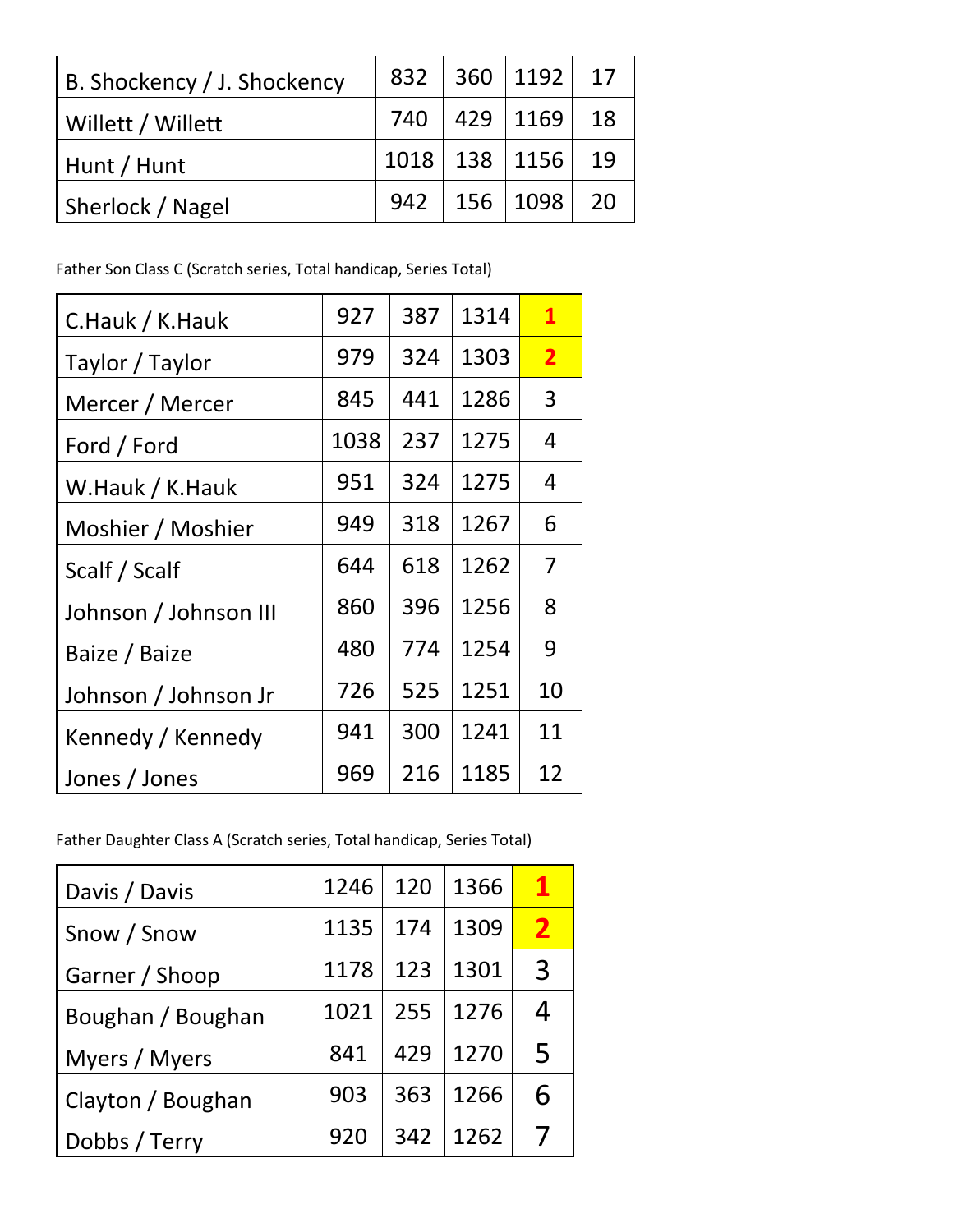| Smith / Smith      | 663  |     | 591   1254 | $\mathsf R$ |
|--------------------|------|-----|------------|-------------|
| Garner / Bishop    | 985  | 231 | 1216       | 9           |
| Williamson / Shoop | 990  | 219 | 1209       | 10          |
| Frost / Frost      | 1153 | 42  | 1195       | 11          |
| Holdman / Holdman  | 894  | 297 | 1191       | 12          |
| Johnson / Shoop    | 1094 | 84  | 1178       | 13          |

Father/Mother Daughter Class B (Scratch series, Total handicap, Series Total)

| Russell / Davis       | 722  | 672 | 1394 | $\mathbf{1}$  |
|-----------------------|------|-----|------|---------------|
| Day / Day             | 952  | 432 | 1384 | $\mathcal{P}$ |
| Shockency / Shockency | 1035 | 348 | 1383 | 3             |
| Green / Welsh         | 938  | 405 | 1343 | 4             |
| Tucker / Tucker       | 981  | 258 | 1239 | 5             |
| McClain / McClain     | 418  | 813 | 1231 | 6             |
| Jackson / Jackson     | 942  | 198 | 1140 | 7             |

Mother/Son/Daughter Class A Combined (Scratch series, Total handicap, Series Total)

| C. Andes / Parrish      | 1138 231 |     | 1369 | $\mathbf{1}$   |
|-------------------------|----------|-----|------|----------------|
| K. Andes / Parrish      | 1136     | 189 | 1325 | $\overline{2}$ |
| Jones / Myers           | 732      | 528 | 1260 | 3              |
| Peddycoart / Peddycoart | 1088     | 162 | 1250 | 4              |
| Davis / Davis           | 787      | 417 | 1204 | 5              |
| Johnson / Hedrick       | 745      | 435 | 1180 | 6              |